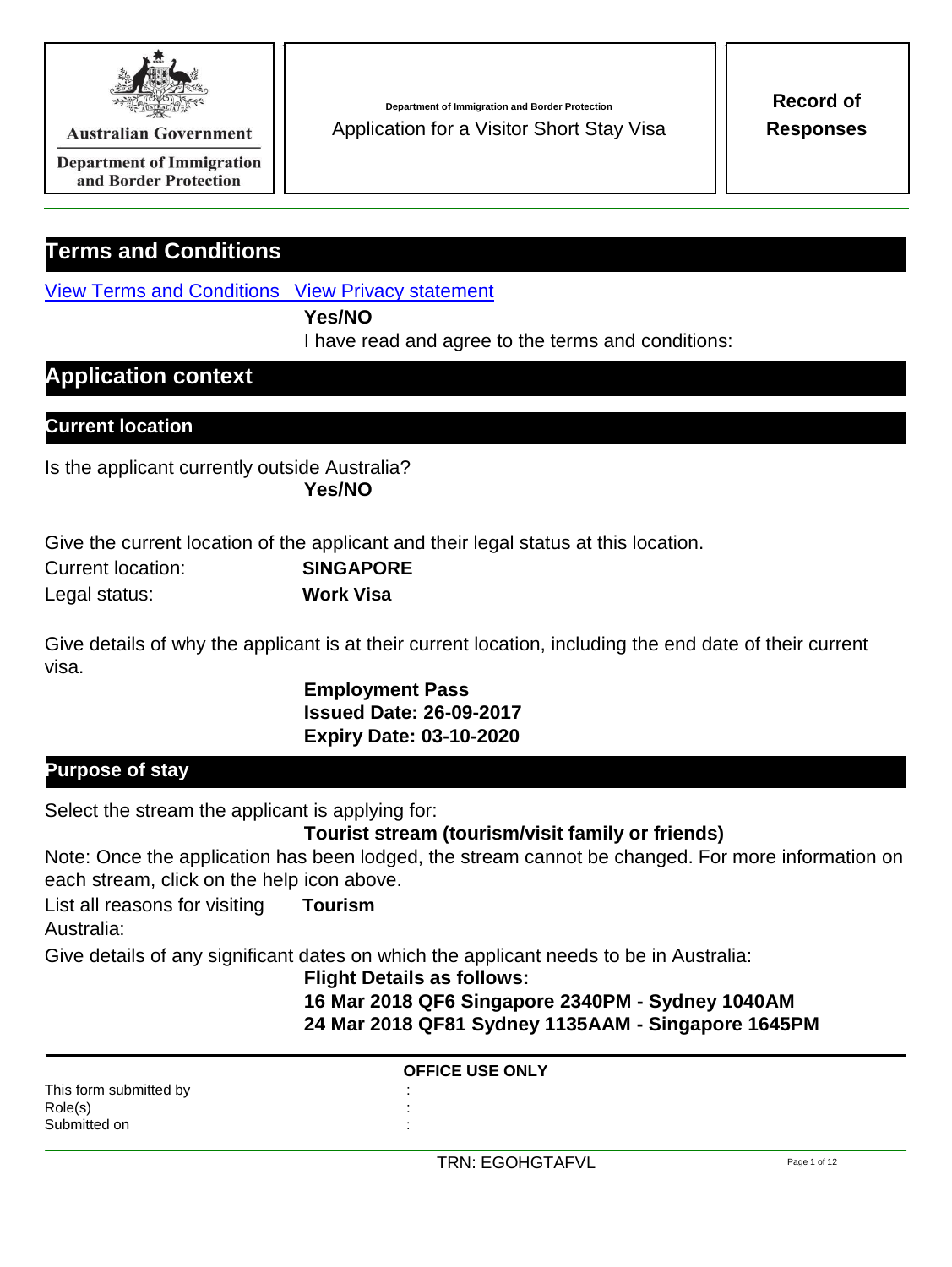## **Group processing**

Is this application being lodged as part of a group of applications? **YES/NO**

#### **Special category of entry**

Is the applicant a representative of a foreign government, or travelling on a United Nations Laissez-Passer, or a member of an exempt group?

**YES/No**

## **Applicant**

Information: Entering names incorrectly may result in denial of permission to board an aircraft to Aust ralia, or result in delays in border processing on arrival to Australia, even if the applicant has been granted a visa.

#### **Passport details**

Enter the following details as they appear in the applicant's personal passport.

| Passport number:                                 |  |  |
|--------------------------------------------------|--|--|
| Country of passport:                             |  |  |
| Nationality of passport holder: ________________ |  |  |
| Date of issue:                                   |  |  |
| Date of expiry:                                  |  |  |
| Place of issue / issuing                         |  |  |

authority:

It is strongly recommended that the passport be valid for at least six months.

\_\_\_\_\_\_\_\_\_\_\_\_\_\_\_

#### **National identity card**

Does this applicant have a national identity card?

## **National identity card**

Enter details exactly as shown on the national identity card.

Family name: **\_\_\_\_\_\_\_\_\_\_\_**

Given names:

| Identification number: |  |
|------------------------|--|
|------------------------|--|

Country of issue: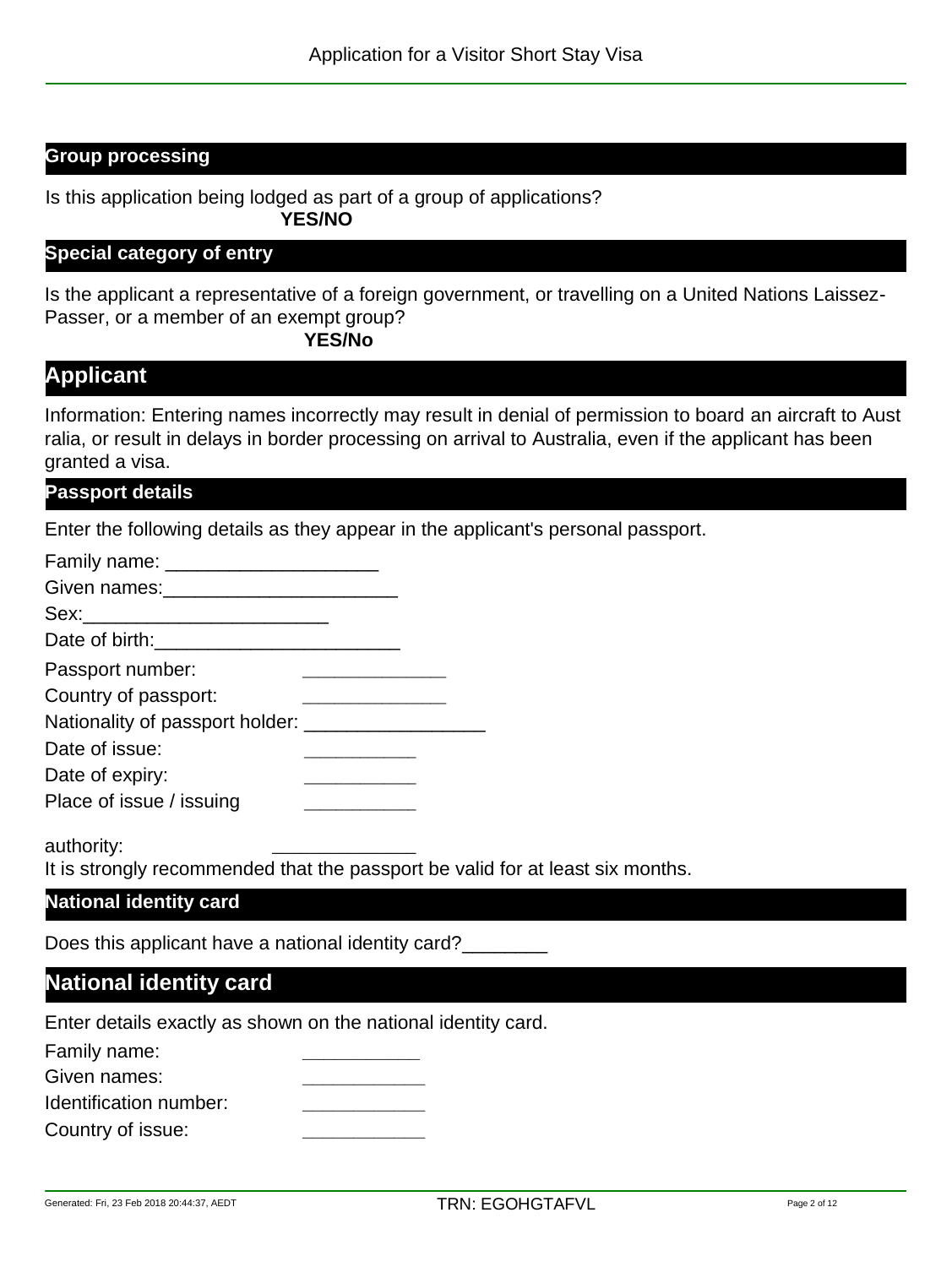Note: If the National identity card does not have a Date of issue or a Date of expiry, do not enter a date. Leave the field/s blank.

Date of issue:

Date of expiry:

### **Place of birth**

| Town / City:      |  |
|-------------------|--|
| State / Province: |  |
| Country of birth: |  |

### **Relationship status**

Relationship status: **\_\_\_\_\_\_\_\_\_\_\_**

### **Other names / spellings**

Is this applicant currently, or have they ever been known by any other names?

**\_\_\_\_\_**

**\_\_\_\_\_\_**

**\_\_\_\_\_\_**

**\_\_\_\_\_\_**

**\_\_\_\_\_\_**

**\_\_\_\_\_**

## **Citizenship**

Is this applicant a citizen of the selected country of passport (PHILIPPINES)?

Is this applicant a citizen of any other country?

### **Other passports**

Does this applicant have other current passports?

### **Other identity documents**

Does this applicant have other identity documents?

### **Health examination**

Has this applicant undertaken a health examination for an Australian visa in the last 12 months?

## **Critical data confirmation**

All information provided is important to the processing of this application. If the information included on this page is incorrect, it may lead to denial of permission to board an aircraft to Australia, even if a visa has been granted.

Confirm that the following information is correct and that it is in the correct fields.

#### Family name: **\_\_\_\_\_\_\_\_\_\_\_**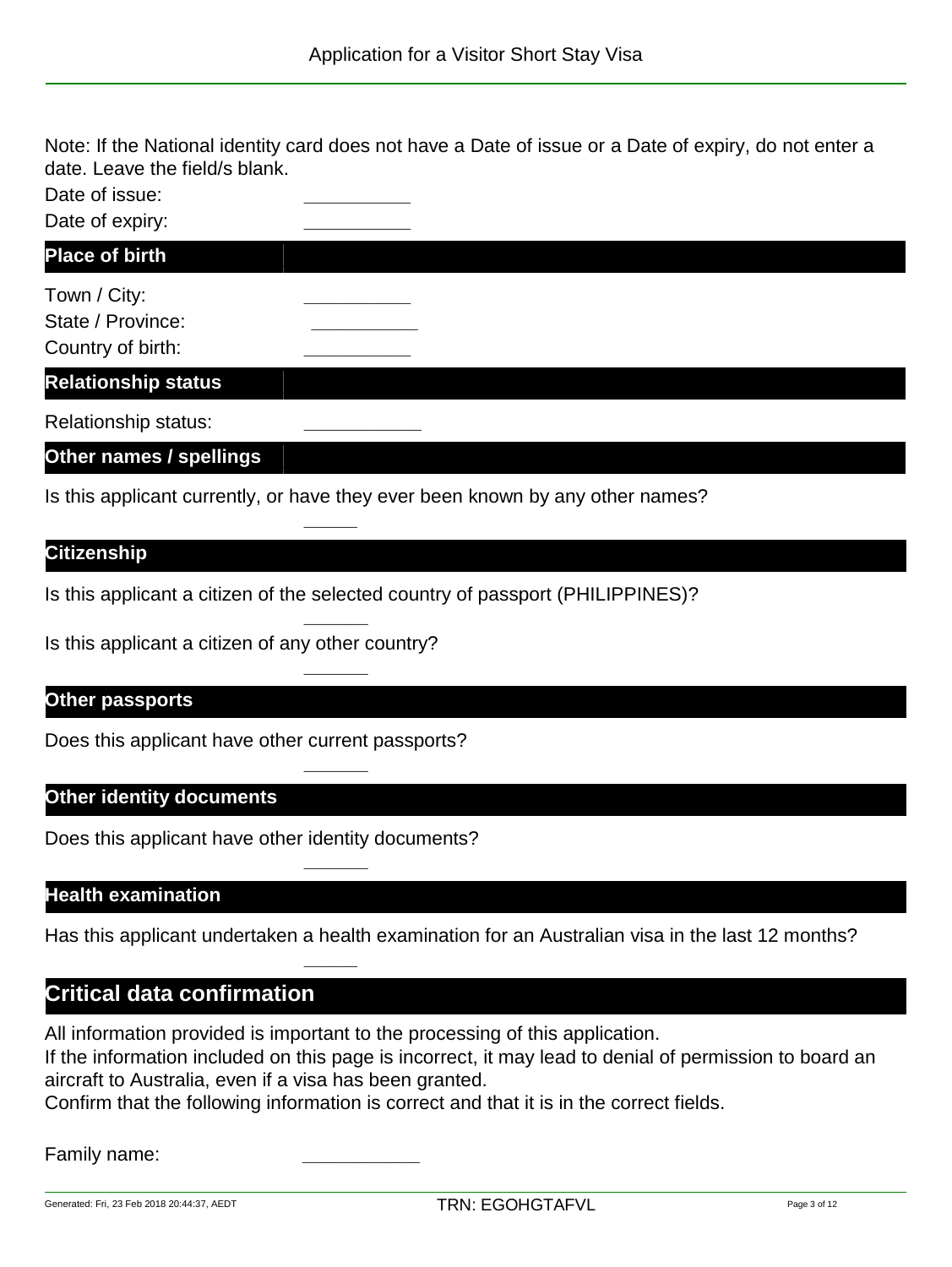| Given names:         |  |
|----------------------|--|
| Sex:                 |  |
| Date of birth:       |  |
| Country of birth:    |  |
| Passport number:     |  |
| Country of passport: |  |
|                      |  |

Is the above information **\_\_\_\_\_\_\_\_\_\_\_\_\_\_\_** correct?

## **Additional identity questions**

Provide further details below, where available.

#### **Previous travel to Australia**

Has this applicant previously travelled to Australia or previously applied for a visa?

**\_\_\_\_\_\_\_\_\_\_**

**\_\_\_\_\_\_\_\_\_\_\_**

## **Travelling companions**

Are there any other persons travelling with the applicant to Australia? (Family members who want to travel to Australia with the applicant must lodge separate visa applications. They cannot be included in this application.)

Some applicants may be travelling as part of a group or may want to have their applications processed together. To link this application with others in the same group, a new group can be created or existing group details can be entered using the Group details section located on the second page (Application context) of this form.

# **Travelling companion**

Relationship to the applicant: **\_\_\_\_\_\_\_\_\_**

| Family name:   |  |  |
|----------------|--|--|
| Given names:   |  |  |
| Sex:           |  |  |
| Date of birth: |  |  |

## **Contact details**

## **Country of residence**

Usual country of residence: **\_\_\_\_\_\_\_\_\_\_\_**

#### **Department office**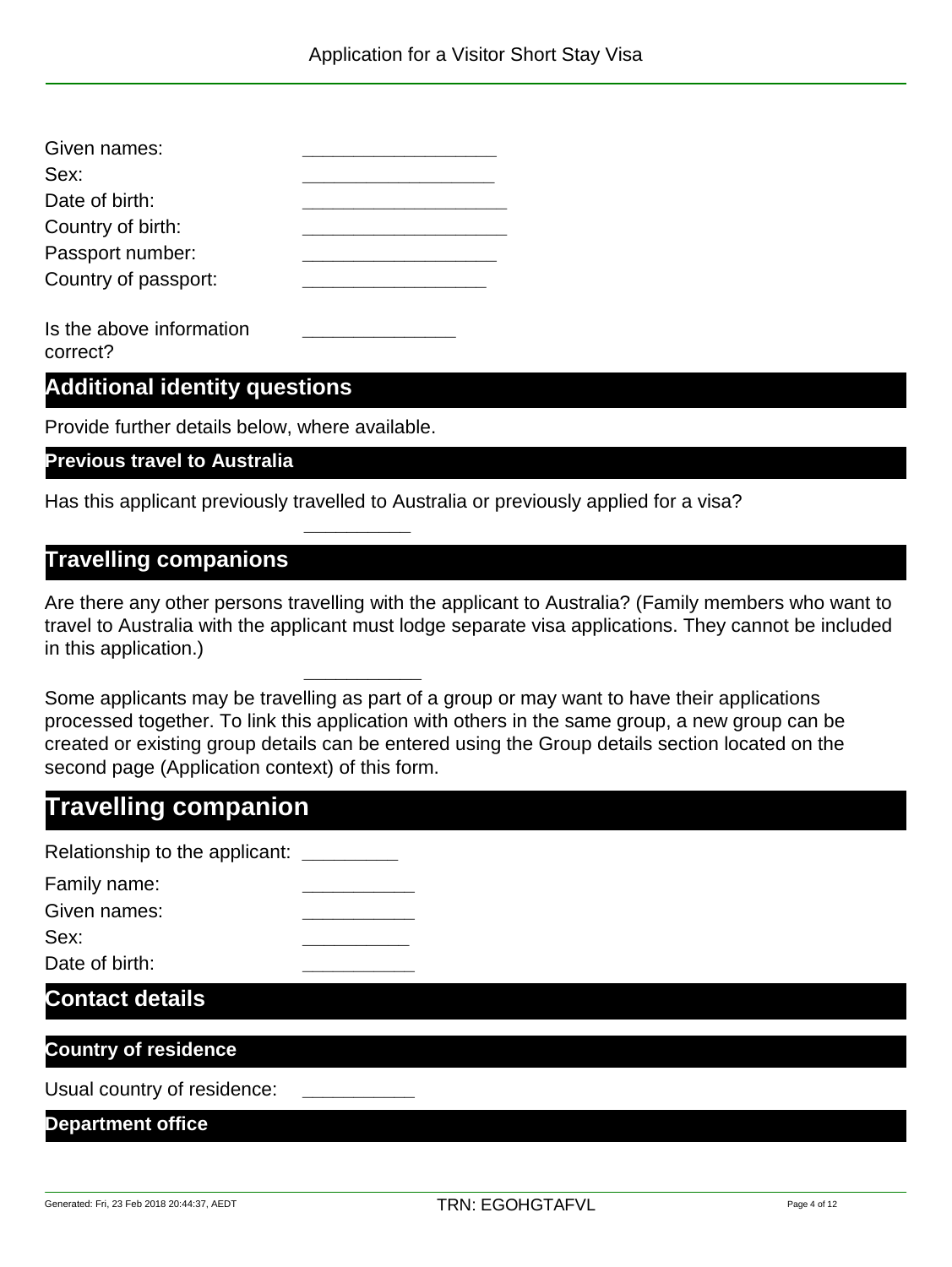The applicant may be required to attend an Australian Government Office for an interview. Which is the closest office to the applicant's current location?

| Office:                                                                                |                                                                                                   |
|----------------------------------------------------------------------------------------|---------------------------------------------------------------------------------------------------|
| <b>Residential address</b>                                                             |                                                                                                   |
| address.                                                                               | Note that a street address is required. A post office address cannot be accepted as a residential |
| Country:<br>Address:                                                                   |                                                                                                   |
| Suburb / Town:<br><b>State or Province:</b><br>Postal code:                            |                                                                                                   |
| <b>Contact telephone numbers</b>                                                       |                                                                                                   |
| Home phone:<br><b>Business phone:</b><br>Mobile / Cell phone:<br><b>Postal address</b> |                                                                                                   |
|                                                                                        | Is the postal address the same as the residential address?                                        |
|                                                                                        |                                                                                                   |

#### **Email address**

Email address:

# **Authorised recipient**

Does the applicant authorise another person to receive written correspondence on their behalf? This authorises the department to send the authorised person all written correspondence that would otherwise be sent directly to the applicant.

This person is referred to as the 'authorised recipient'.

**\_\_\_\_\_\_\_\_\_\_**

## **Electronic communication**

The Department prefers to communicate electronically as this provides a faster method of communication.

All correspondence, including notification of the outcome of the application, will be sent to: Email address: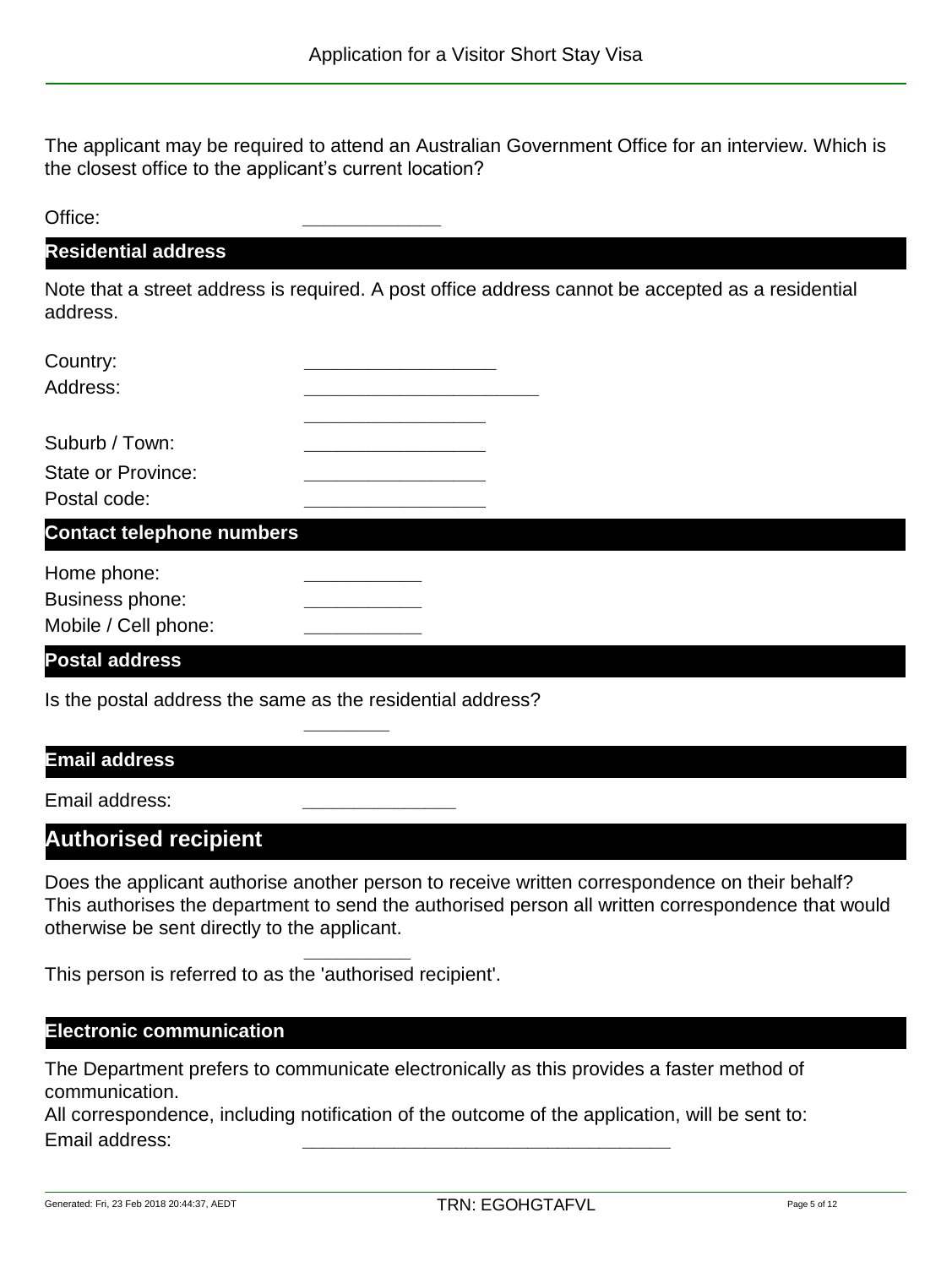**Note:** The holder of this email address may receive a verification email from the Department if the address has not already been verified. If the address holder receives a verification email, they should click on the link to verify their address before this application is submitted.

# **Non-accompanying members of the family unit**

Does the applicant have any members of their family unit not travelling to Australia who are not Australian citizens or Australian permanent residents?

## **Entry to Australia**

#### **Proposed period of stay**

Does the applicant intend to enter Australia on more than one occasion?

**\_\_\_\_\_\_\_\_\_\_\_**

**\_\_\_\_\_\_\_\_**

How long does the applicant plan to stay in Australia?

Length of stay in Australia:

Planned arrival date: **\_\_\_\_\_\_\_\_\_\_\_**

Planned final departure date: **\_\_\_\_\_\_\_\_\_\_\_**

Note: If granted, the stay period may be less than the period requested. The applicant should check the Grant Notification Letter to confirm their period of stay in Australia.

#### **Study while in Australia**

Will the applicant undertake a course of study in Australia?

#### **Relatives, friends or contacts in Australia**

Will the applicant visit any relatives, friends or contacts while in Australia?

**\_\_\_\_\_\_\_\_\_\_\_\_\_**

**\_\_\_\_\_\_\_\_\_\_\_**

## **Visa applicant's current overseas employment**

## **Current employment details**

| <b>Employment status:</b> |  |
|---------------------------|--|
| Occupation grouping:      |  |
| Organisation:             |  |
| Start date with current   |  |
| employer:                 |  |
|                           |  |

**Organisation address**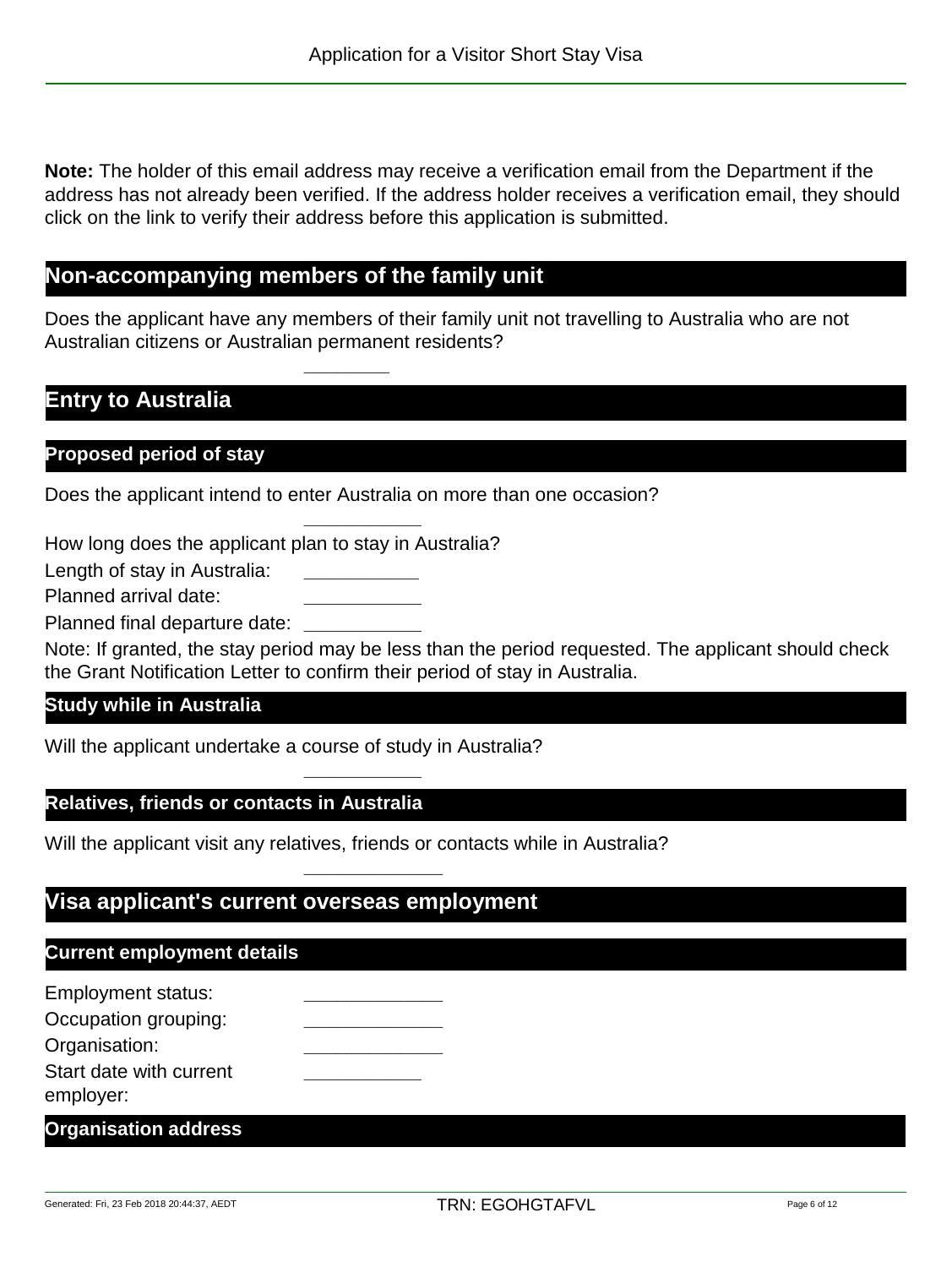Note that a street address is required. A post office address cannot be accepted as an organisation address.

| Country:<br>Address:                    |  |
|-----------------------------------------|--|
| Suburb / Town:                          |  |
| State or Province:                      |  |
| Postal code:                            |  |
| <b>Contact telephone numbers</b>        |  |
| Business phone:<br>Mobile / Cell phone: |  |

**Electronic communication**

Email address: **\_\_\_\_\_\_\_\_\_\_\_\_\_\_\_\_\_\_\_\_\_\_\_**

**Financial support**

#### **Funding details**

Give details of how the applicant's stay in Australia will be funded:

**Self funded**

What funds will the applicant **SELF FUNDED THROUGH MY SAVINGS AND SALARY** have available to support their

stay in Australia?

# **Health declarations**

In the last five years, has any applicant visited, or lived, outside their country of passport, for more than 3 consecutive months? Do not include time spent in Australia.

**No**

Does any applicant intend to enter a hospital or a health care facility (including nursing homes) while in Australia?

**No**

Does any applicant intend to work as, or study to be a doctor, dentist, nurse or paramedic during their stay in Australia?

**No**

Has any applicant:

- ever had, or currently have, tuberculosis?
- been in close contact with a family member that has active tuberculosis?
- ever had a chest x-ray which showed an abnormality?

**No**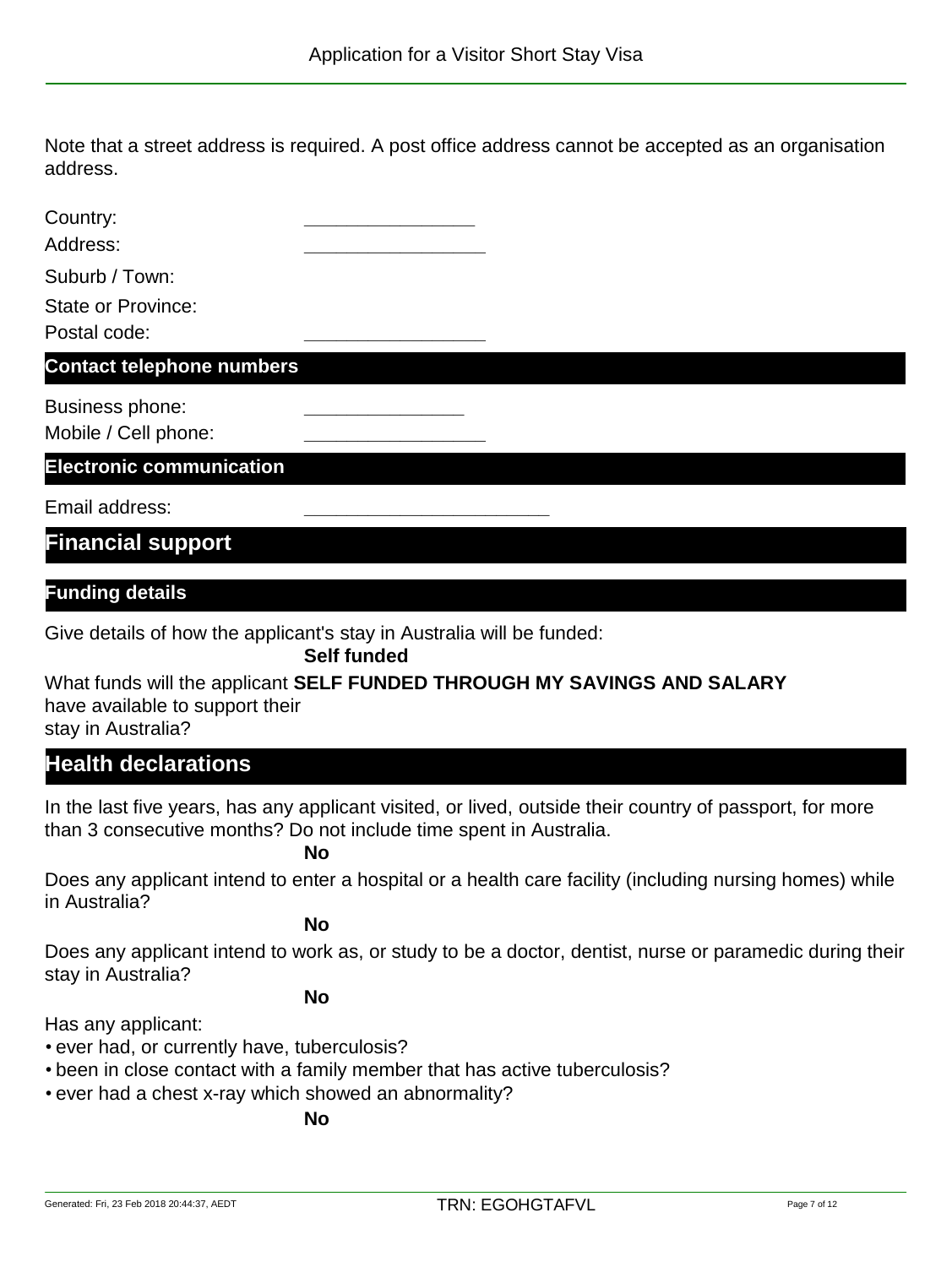During their proposed visit to Australia, does any applicant expect to incur medical costs, or require treatment or medical follow up for:

- blood disorder
- cancer
- heart disease
- hepatitis B or C and/or liver disease
- HIV infection, including AIDS
- kidney disease, including dialysis
- mental illness
- pregnancy
- respiratory disease that has required hospital admission or oxygen therapy
- other?

#### **No**

Does any applicant require assistance with mobility or care due to a medical condition?

#### **No**

## **Character declarations**

If the applicant answers 'Yes' to any of the character declarations they must give all relevant details. For combined applications, state which applicant the declaration applies to.

If the matter relates to a criminal conviction, provide:

- the date and nature of the offence
- full details of the sentence
- dates of any period of imprisonment or other detention

Has any applicant ever been charged with any offence that is currently awaiting legal action?

### **No**

Has any applicant ever been convicted of an offence in any country (including any conviction which is now removed from official records)?

### **No**

Has any applicant ever been the subject of an arrest warrant or Interpol notice?

### **No**

Has any applicant ever been found guilty of a sexually based offence involving a child (including where no conviction was recorded)?

### **No**

Has any applicant ever been named on a sex offender register?

## **No**

Has any applicant ever been acquitted of any offence on the grounds of unsoundness of mind or insanity?

### **No**

Has any applicant ever been found by a court not fit to plead?

#### **No**

Has any applicant ever been directly or indirectly involved in, or associated with, activities which would represent a risk to national security in Australia or any other country?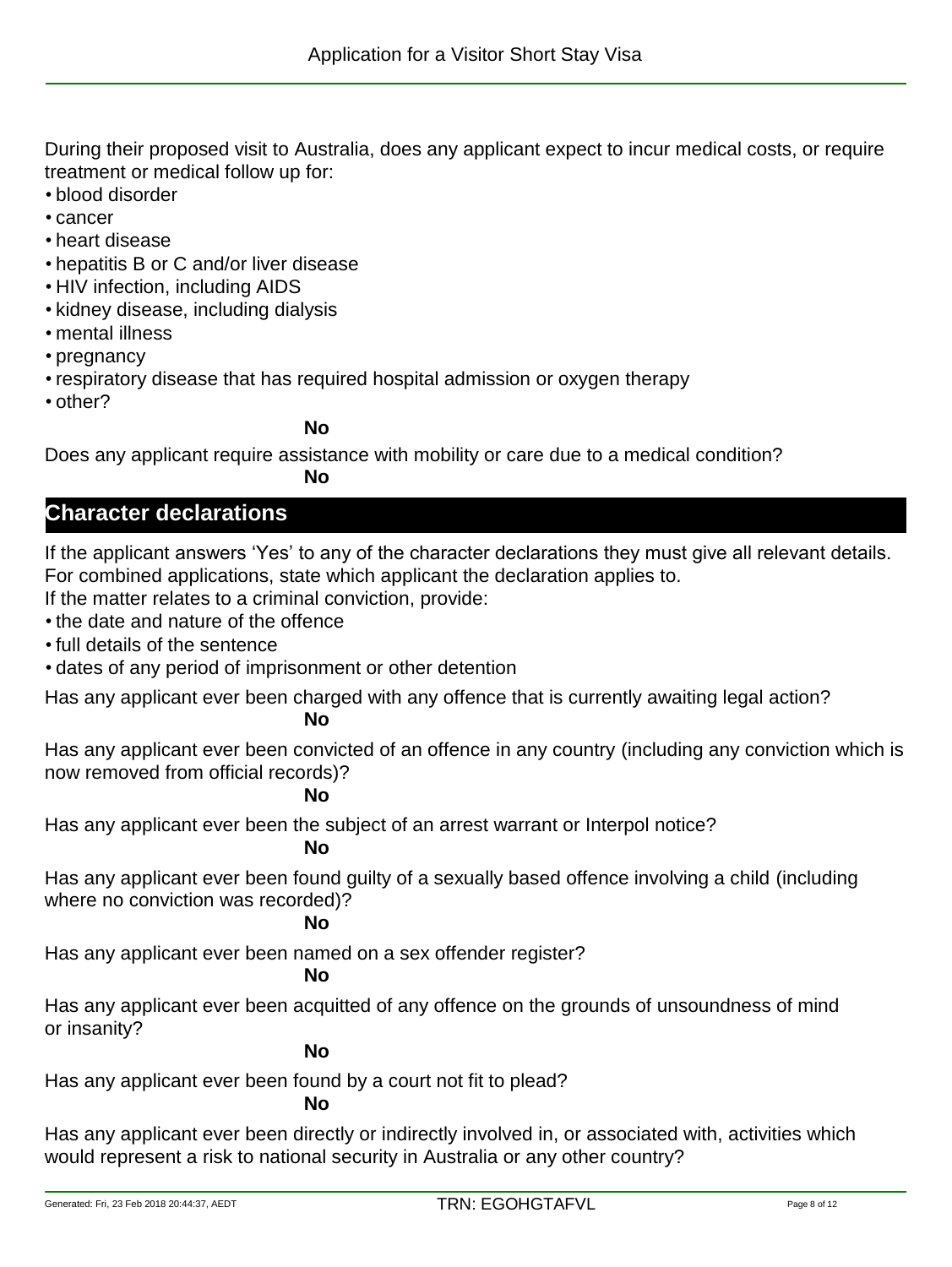#### **No**

Has any applicant ever been charged with, or indicted for: genocide, war crimes, crimes against humanity, torture, slavery, or any other crime that is otherwise of a serious international concern?

## **No**

Has any applicant ever been associated with a person, group or organisation that has been or is involved in criminal conduct?

#### **No**

Has any applicant ever been associated with an organisation engaged in violence or engaged in acts of violence (including war, insurgency, freedom fighting, terrorism, protest) either overseas or in Australia?

#### **No**

Has any applicant ever served in a military force, police force, state sponsored / private militia or intelligence agency (including secret police)?

#### **No**

Has any applicant ever undergone any military/paramilitary training, been trained in weapons/ explosives or in the manufacture of chemical/biological products?

#### **No**

Has any applicant ever been involved in people smuggling or people trafficking offences?

#### **No**

Has any applicant ever been removed, deported or excluded from any country (including Australia)? **No**

Has any applicant ever overstayed a visa in any country (including Australia)?

#### **No**

Has any applicant ever had any outstanding debts to the Australian Government or any public authority in Australia?

#### **No**

# **Visa history**

Has the applicant held or does the applicant currently hold a visa to Australia or any other country? **Yes**

## Give details: **Schengen Visa (SAMPLE) Issued Date: 10-06-16 Expiry Date: 09-08-17 Germany Visa - Attached file.**

Has the applicant ever been in Australia or any other country and not complied with visa conditions or departed outside their authorised period of stay?

### **No**

Has the applicant ever had a visa for Australia or any other country refused or cancelled?

**No**

## **Declarations**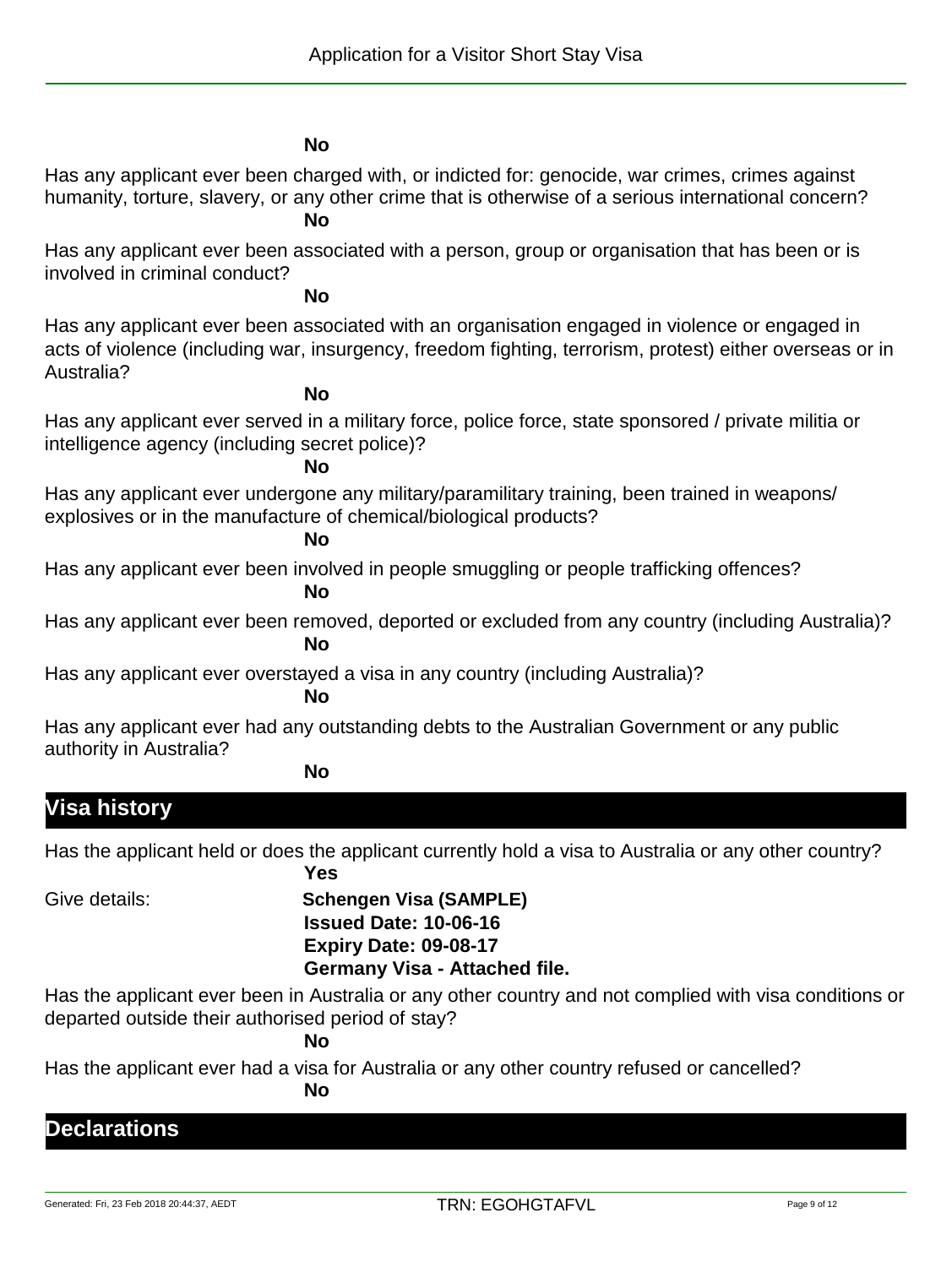Warning:

Giving false or misleading information is a serious offence.

The applicants declare that they:

Have read and understood the information provided to them in this application.

### **Yes**

Have provided complete and correct information in every detail on this form, and on any attachments to it.

### **Yes**

Understand that if any fraudulent documents or false or misleading information has been provided with this application, or if any of the applicants fail to satisfy the Minister of their identity, the application may be refused and the applicant(s), and any member of their family unit, may become unable to be granted a visa for a specified period of time.

#### **Yes**

Understand that if documents are found to be fraudulent or information to be incorrect after the grant of a visa, the visa may subsequently be cancelled.

#### **Yes**

Will inform the Department of Immigration and Border Protection in writing immediately as they become aware of a change in circumstances (including change of address) or if there is any change relating to information they have provided in or with this application, while it is being considered.

#### **Yes**

Have read the information contained in the Privacy Notice (Form 1442i) .

### **Yes**

Understand that the department may collect, use and disclose the applicant's personal information (including biometric information and other sensitive information) as outlined in the Privacy Notice (Form 1442i) .

#### **Yes**

Understand that if a no further stay 8503 condition is imposed on this visa, it will limit the ability to remain in Australia beyond the authorised period of stay of the visa.

### **Yes**

Agree not to undertake study or training for more than three months.

### **Yes**

Agree to leave Australia on or before the expiry of the period of stay of the visa.

### **Yes**

Give consent to the collection of their fingerprints and facial image.

## **Yes**

Understand that, if required to provide their fingerprints and facial image, the applicant's fingerprints and facial image and biographical information held by the Department of Immigration and Border Protection may be given to Australian law enforcement agencies to help identify the applicant and determine eligibility for grant of the visa being applied for, and for law enforcement purposes.

#### **Yes**

Generated: Fri, 23 Feb 2018 20:44:37, AEDT TRN: EGOHGTAFVL Page 10 of 12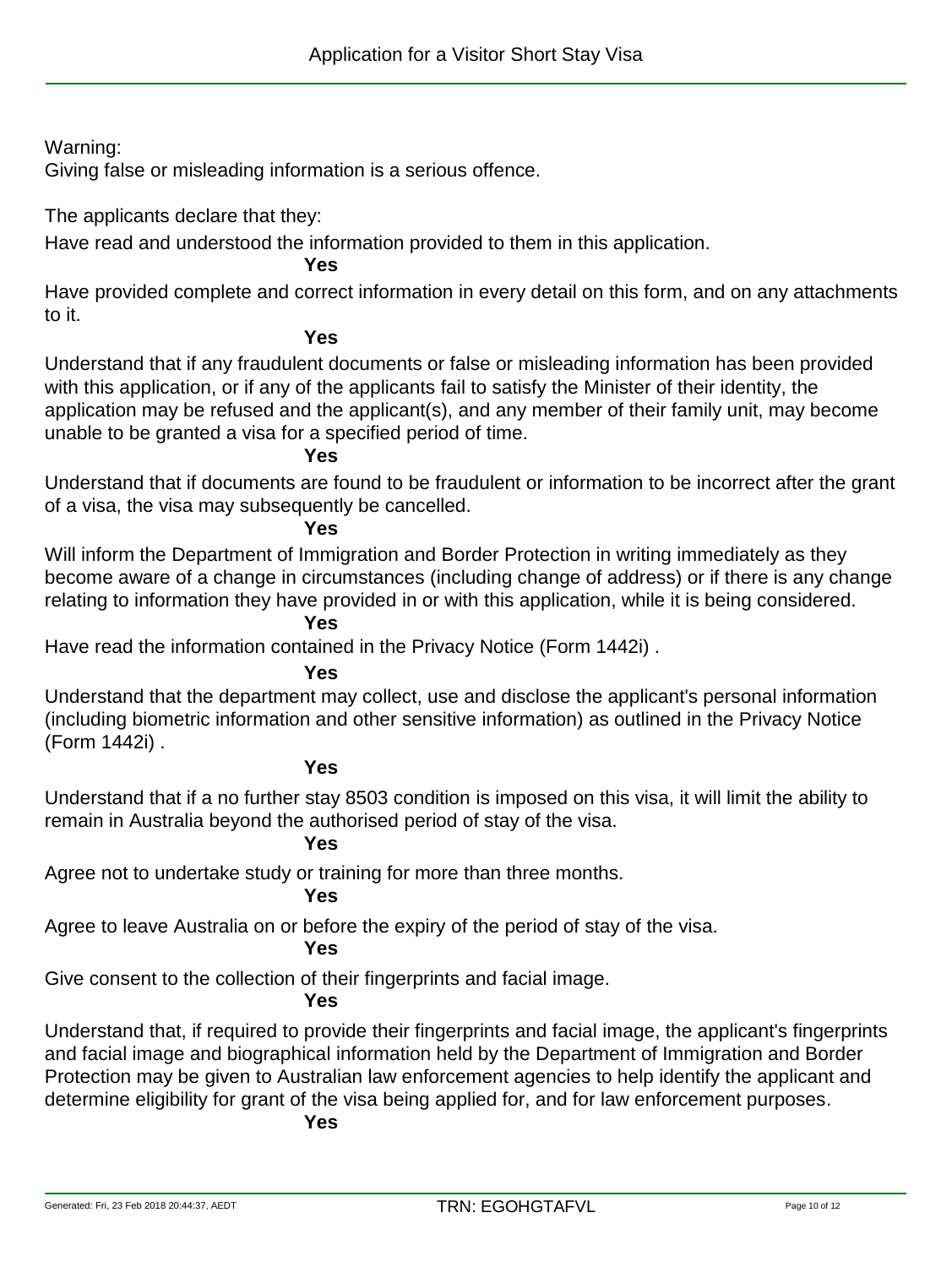Give consent to Australian law enforcement agencies disclosing the applicant's biometric, biographical and criminal record information to the Department of Immigration and Border Protection to help identify the applicant, to determine eligibility for grant of a visa and for law enforcement purposes.

## **Yes**

Give consent to the Department of Immigration and Border Protection using the applicant's biometric, biographical and criminal record information obtained for the purposes of the Migration Act 1958 or the Citizenship Act 2007.

**Yes**